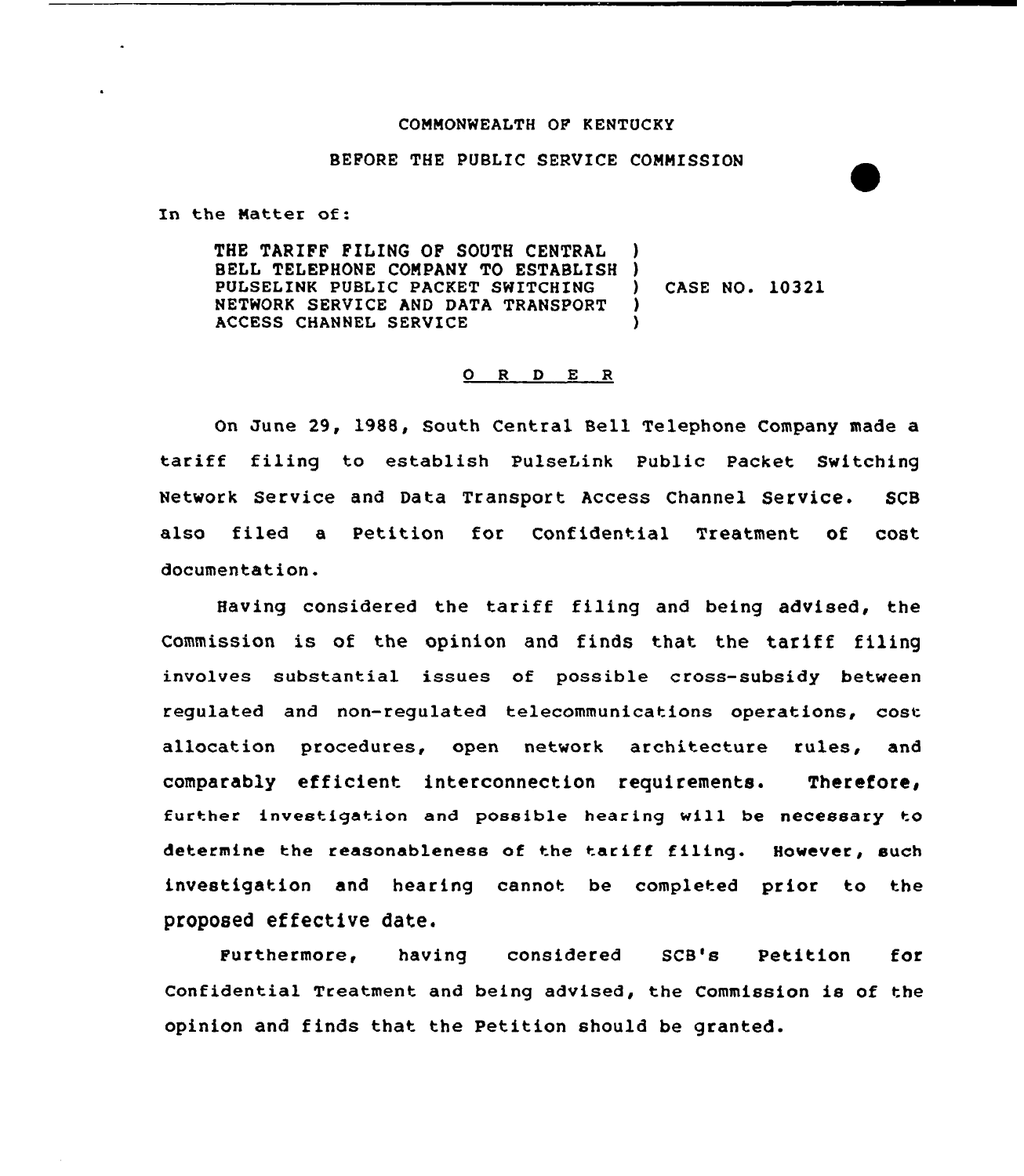Accordingly, it is HEREBY ORDERED that:

 $\mathcal{L}^{\mathcal{L}}$  and  $\mathcal{L}^{\mathcal{L}}$  are the set of the set of the set of the set of  $\mathcal{L}^{\mathcal{L}}$ 

1. The proposed tariff filing be suspended for <sup>5</sup> months from the proposed effective date of July 29, 1988. The pages of the tariff filing hereby suspended are listed in Appendix <sup>A</sup> to this Order.

2. SCB's Petition for Confidential Treatment be granted. Done at Frankfort, Kentucky, this 20th day of July, 1988.

PUBLIC SERVICE CONNISSION

Ruhald. Hemang

المتفاعله والمتعاط والمتعارف

ATTEST:

Executive Director